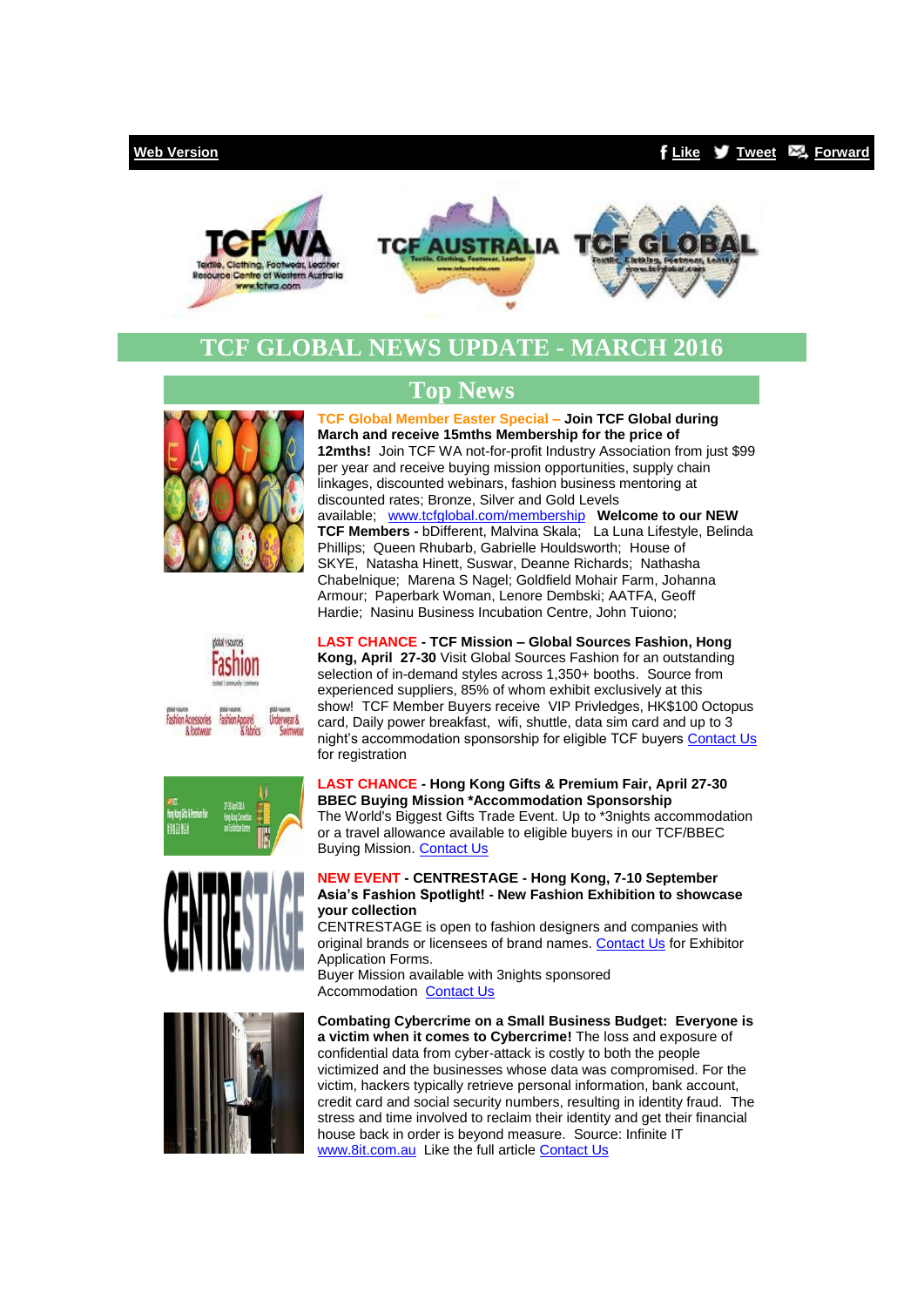









#### **Richest 62 people as wealthy as half the world.**

The richest 62 people in the world now hold as much wealth as the poorer half of the global population, according to the latest report published by Oxfam. The combined wealth of the 62 billionaires shot up by 44%. By contrast, the poorest half of the global population of 3.6 billion plummeted by 41% in the same period. Source: Oxfam. Like more Info [Contact Us](mailto:info@belmontbec.com?subject=Re%3A%20Richest%2062%20people%20as%20wealthy%20as%20half%20the%20world)

#### **LAST CHANCE: Are you a Speaker or Consultant? Like to present during our Innovation Festival?**

Belmont BEC and TCF Members are invited to register interest in being a presenter or speaker during our 12th Designedge Innovation Festival which will run from 20th April to 31st May. Sessions can run live or recorded online. [Contact Us](mailto:info@belmontbec.com?subject=Re%3A%20Are%20you%20a%20Speaker%20or%20Consultant%3F%20Like%20to%20present%20during%20our%20Innovation%20Festival%3F)

#### **It is not about the product, it is how the customer feels!**

Retailing is constantly changing and so is how we sell. I remember my early workshops training team members to sell product, we would do a session where we would get workshop participants to identify the features of the products and then convert them to the benefits of the product. We would then develop role play sessions on how to sell… Source: John Stanley & Associates. Like more info [Contact Us](mailto:info@belmontbec.com?subject=Re%3A%20It%20is%20not%20about%20the%20product%2C%20it%20is%20how%20the%20customer%20feels!)

#### **Meet our TCF Member of the Month – La Luna Lifestyle**

La Luna Lifestyle is designed to express the playfulness, vibrancy and glamour within all women. My love of colour, fluid fabrics and textural combinations has enabled La Luna Fashion to expand into a Lifestyle brand incorporating Fashion, Accessories and Homeware. Every age and cycle has a unique beauty! La Luna Lifestyle is designed to enable women of all ages, sizes and stages to celebrate their individual style with confidence. In keeping with La Luna Lifestyle's ethos of empowerment … the ranges are manufactured by women from previously disadvantaged environments. [www.lalunalifestyle.com](http://bbec.bridgewaymailer.com/t/j-l-klllitl-cfliira-m/)

#### **WWF - Prize for Women's Creativity in Rural Life**

To honour rural women leaders and groups for their creativity, courage and compassion to improve the quality of life in rural areas. Coordinated by Women's World Summit Foundation – [View Guidelines](http://bbec.bridgewaymailer.com/t/j-l-klllitl-cfliira-c/)



### **Are 'solopreneurs' happier?**

More than 2,000 people were polled globally and found that solopreneurs were considerably more likely to: \* Feel engaged and energised in their work. \* Believe they are respected and valued for their strengths \* Describe themselves as flourishing at work over the last 3 months. This aligns with research suggesting that using our strengths – those things we're good at and actually enjoy doing – helps us feel more confident, energised and engaged in our work. Source: WA Today. Like more info [Contact Us](mailto:info@belmontbec.com?subject=Re%3A%20Are%20)



**TCF Member Supply Linkages** Looking for a manufacturer in Hong Kong - China - India - Nepal – Bali, Indonesia - Taiwan – Philippines - Fiji – Puerto Rico – Bhutan – Myanmar [Contact us](mailto:support@tcfwa.com?subject=TCF%20Member%20Linkages)

## **Upcoming TCF Trade Missions, Trade Events & Festivals**

**TFI Press and Buyers Tradeshow F/W16, Toronto, Canada,** March 16-17, - meet the media, buyers and designers

**Interfilière Hong Kong, March 15-16 -** trade show for intimates, beachwear and swimwear fabrics.

**Intertextile Shanghai Apparel Fabrics, China, March 16-18;** TCF Buying Mission \*Accommodation Sponsorship **[Contact us](mailto:support@tcfwa.com?subject=Re%3AIntertextile%20Shanghai%20Apparel%20Fabrics%2C%20China%2C%20March%2016-18%3B)**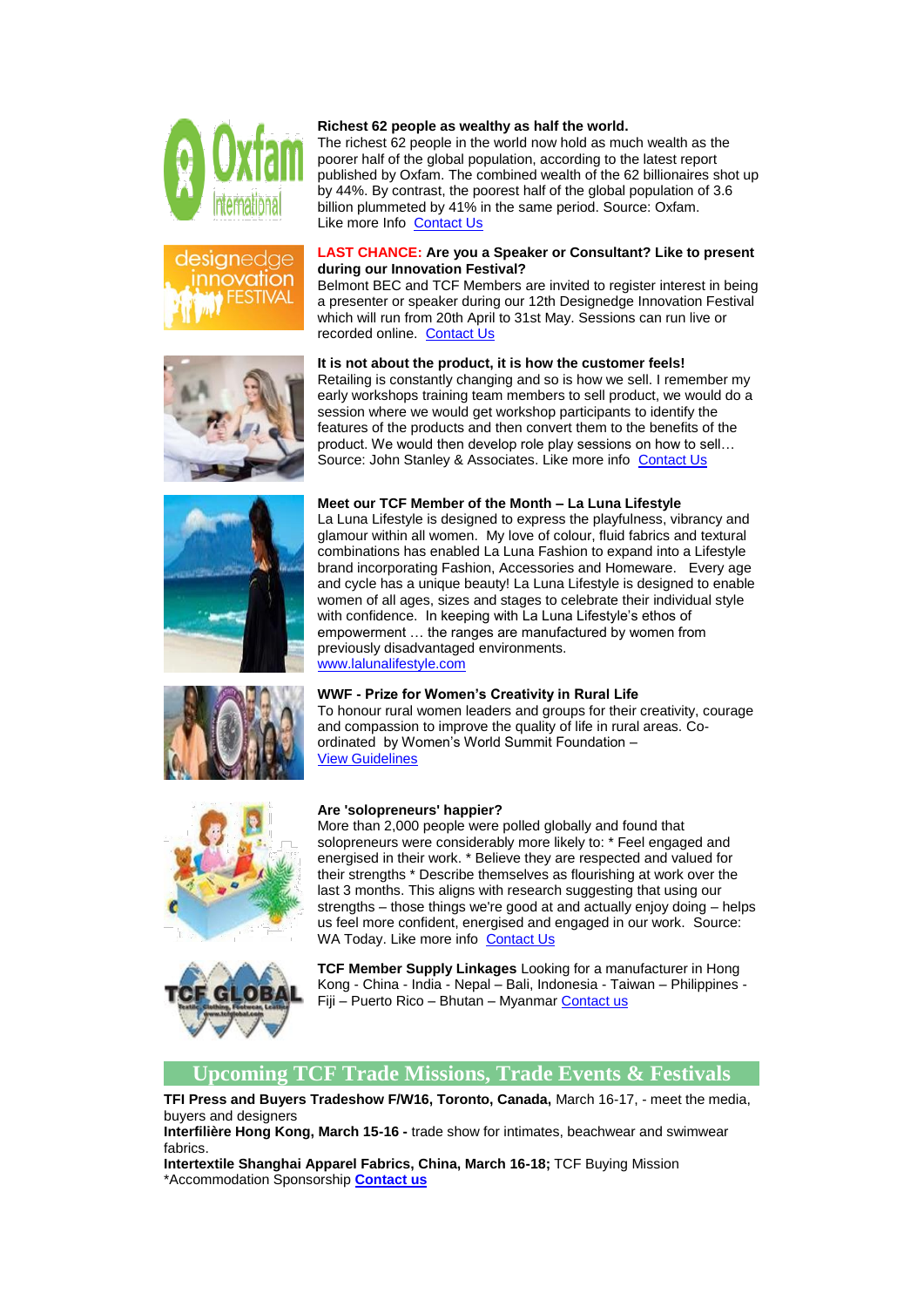**Fashion Access Hong Kong, March 30-April 1:** Bags, Footwear, Leathergoods, Travelware, Fashion Accessories

**Hong Kong Gifts & Premium Fair, April 27-30: TCF Buying Mission \*Accommodation Sponsorship. [Contact us](mailto:support@tcfwa.com?subject=Hong%20Kong%20Gifts%20%26%20Premium%20Fair%2C%20April%2027-30)**

**Fiji Fashion Week, Suva, Fiji Islands, May 9-14:** Fostering emerging design talent and TCF opportunities.

**Mercedes-Benz Fashion Week Australia, Sydney, Australia, May 15-20:** Resort Collections and showcase of emerging talent.

**Cashmere World, Hong Kong, September 28-30:** trade event of entire supply chain of cashmere and fine fibres



**Design Options USA , Latest Colour Trends, USA Fall/Winter2016**



Keeping You Ahead Of The Curve!



# Like more inf[o Contact us](mailto:support@tcfwa.com?subject=Trend%20Council)



**Small Business Skill Development for today's busy Entrepreneur Recorded Webinars for Online - Anytime - Fast Track your Training** [www.tcfglobal.com/webinars](http://bbec.bridgewaymailer.com/t/j-l-klllitl-cfliira-q/) Join our webinars online through your iPad or iPhone - [Contact us](mailto:support@belmontbec.com?subject=Question%20-%20how%20to%20access%20the%20webinar%20on%20iPad%20or%20iPhone)

**[Starting Your New Business](http://bbec.bridgewaymailer.com/t/j-l-klllitl-cfliira-a/)** [How to Start a Fashion Label](http://bbec.bridgewaymailer.com/t/j-l-klllitl-cfliira-a/) [Writing Your Business Plan](http://bbec.bridgewaymailer.com/t/j-l-klllitl-cfliira-a/)